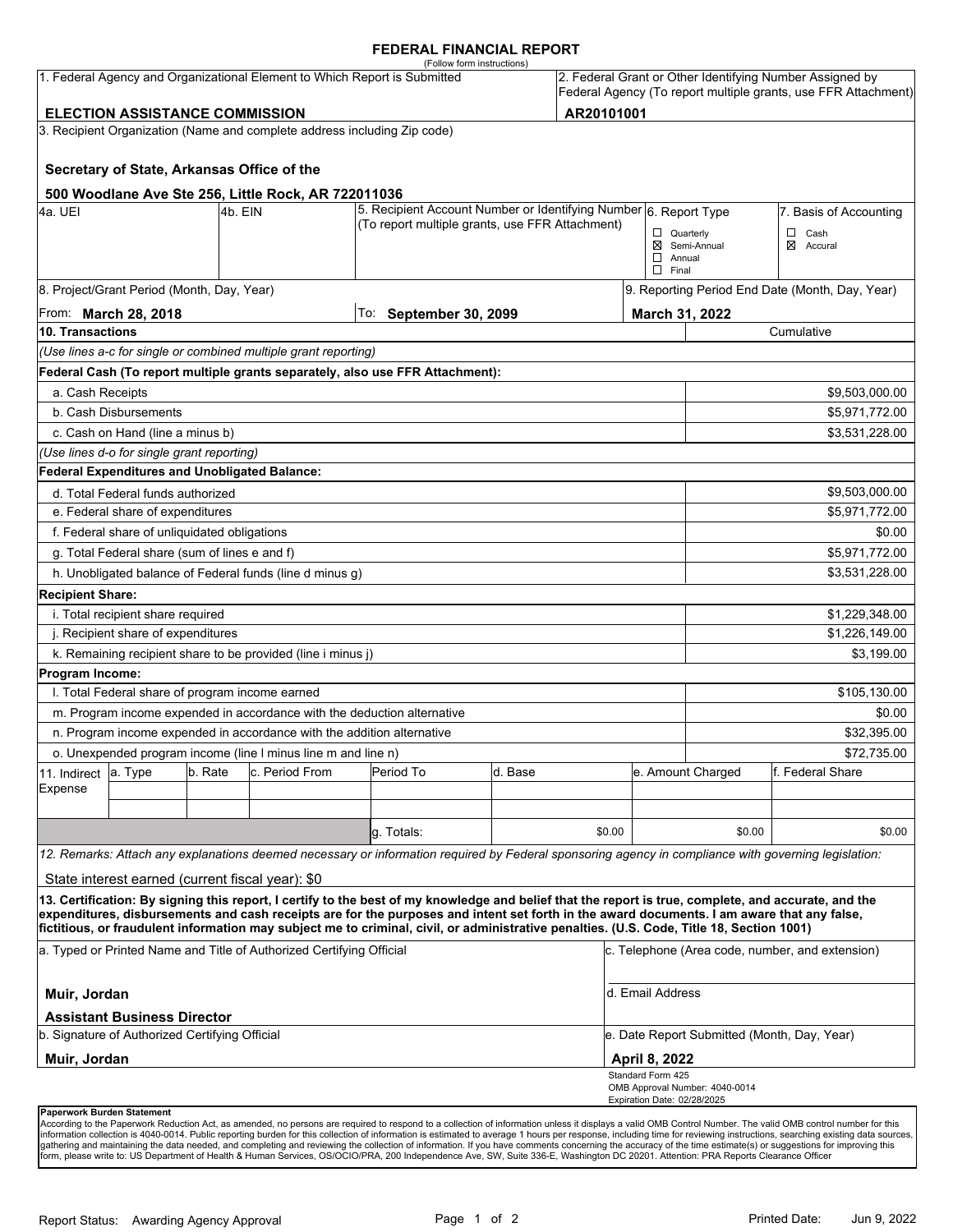| <b>FEDERAL FINANCIAL REPORT</b><br>(Additional Page) |                                                                                                                                                                                                                                                                                                                     |  |  |  |  |  |
|------------------------------------------------------|---------------------------------------------------------------------------------------------------------------------------------------------------------------------------------------------------------------------------------------------------------------------------------------------------------------------|--|--|--|--|--|
| Federal Agency & Organization                        | : ELECTION ASSISTANCE COMMISSION                                                                                                                                                                                                                                                                                    |  |  |  |  |  |
| <b>Federal Grant ID</b>                              | AR20101001                                                                                                                                                                                                                                                                                                          |  |  |  |  |  |
| <b>Recipient Organization</b>                        | Secretary of State, Arkansas Office of the                                                                                                                                                                                                                                                                          |  |  |  |  |  |
|                                                      | 500 Woodlane Ave Ste 256, Little Rock, AR 722011036                                                                                                                                                                                                                                                                 |  |  |  |  |  |
| UEI                                                  |                                                                                                                                                                                                                                                                                                                     |  |  |  |  |  |
| UEI Status when Certified                            |                                                                                                                                                                                                                                                                                                                     |  |  |  |  |  |
| EIN                                                  |                                                                                                                                                                                                                                                                                                                     |  |  |  |  |  |
| <b>Reporting Period End Date</b>                     | March 31, 2022                                                                                                                                                                                                                                                                                                      |  |  |  |  |  |
| Status                                               | Awarding Agency Approval                                                                                                                                                                                                                                                                                            |  |  |  |  |  |
| Remarks                                              | State interest earned (current fiscal year): \$0<br>State interest expended (current fiscal year): \$0<br>Program income earned (current fiscal year): \$16,365<br>Program income earned breakdown (current fiscal year): \$16,365 Source: Interest<br>Earned<br>Program income expended (current fiscal year): \$0 |  |  |  |  |  |

**Federal Agency Review** 

Reviewer Name Phone # Email Review Date Review Comments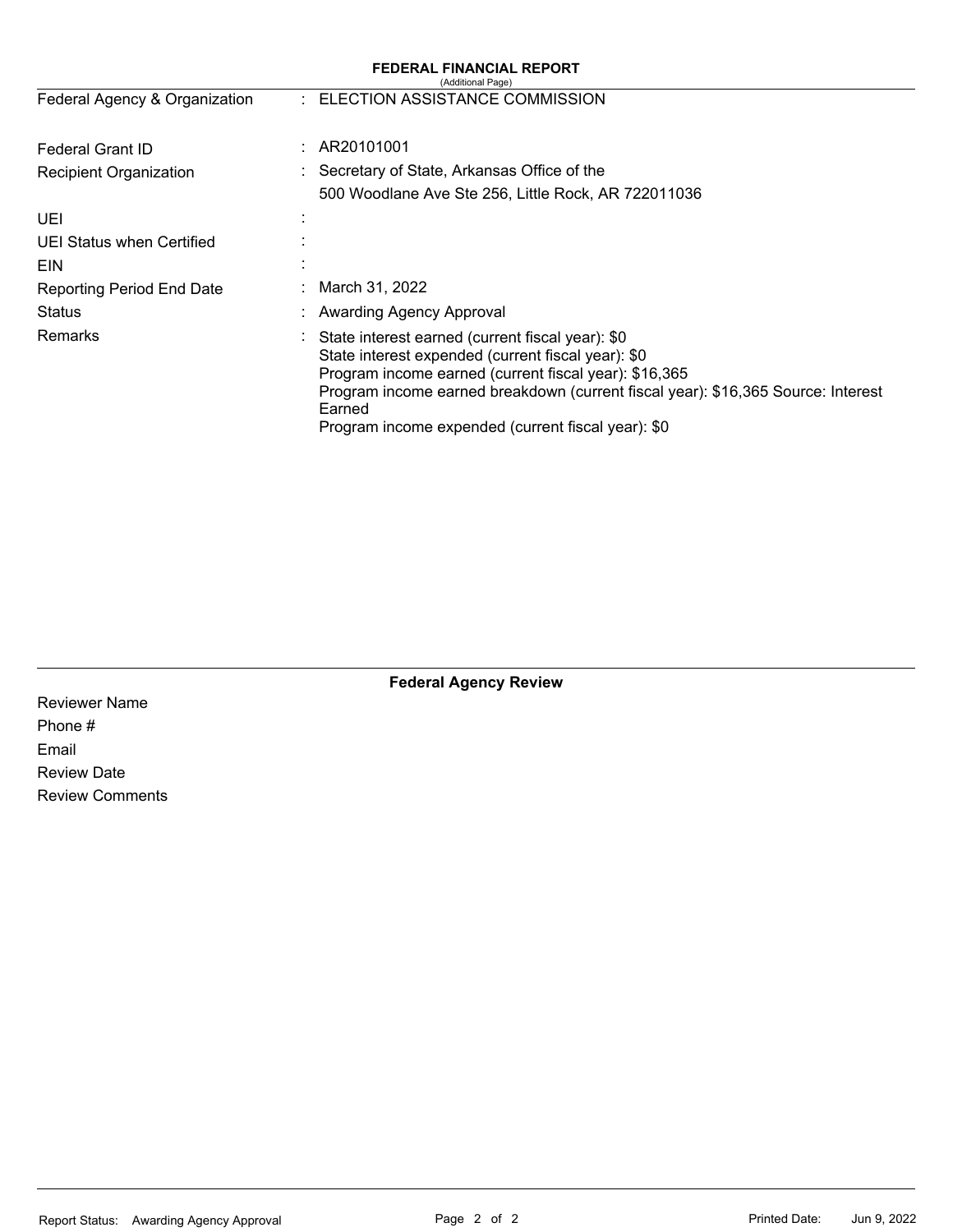# 2021-2022 EAC Progress Report

## 3. EAC Progress Report

#### **1. State or Territory:**

Arkansas

### **2. Grant Number:**

AR18101001-01

#### **3. Report:**

Semi-Annual (Oct 1 - March 31)

#### **4. Grant:**

Election Security

#### **5. Reporting Period Start Date**

10/01/2021

#### **6. Reporting Period End Date**

03/31/2022

## 4. Progress and Narrative

7. Describe in detail what happened during this reporting period and explain how you implemented the approved grant activities in accordance with your State Plan/Program Narrative. (*Note: Your activities should align with your Grant Cost Categories Table.)*

 We purchased 69 tabulation laptops with the latest software update for counties. The tabulation laptops are used to load and tally election results from the individual precinct counters located at the polling place and to manage election data and generate reports with election results.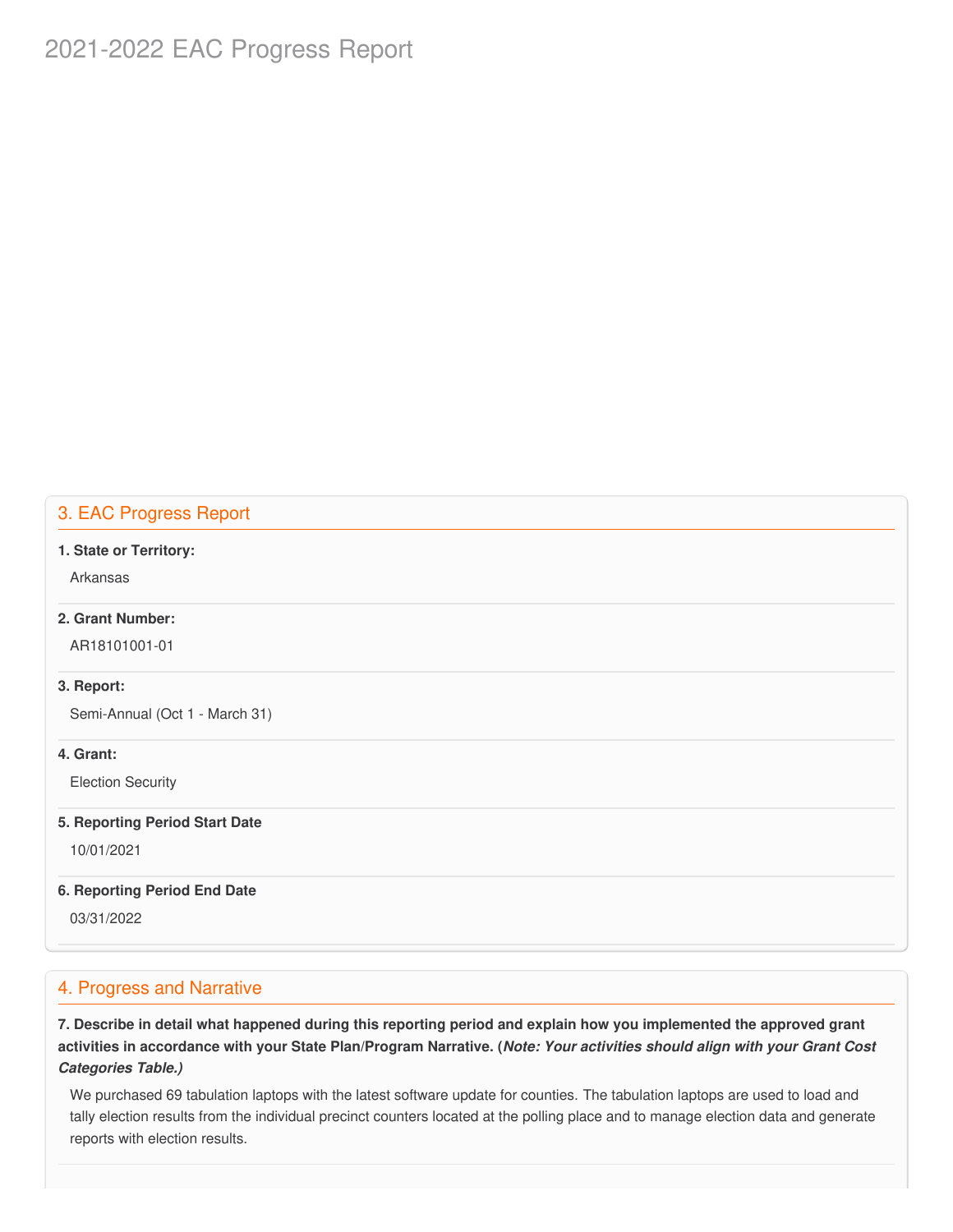8. Describe any significant changes to your program during the project, including changes to your original State  **Plan/Program Narrative or favorable developments that improved program efficiency and/or service delivery.**

N/A

#### **9. Issues Encountered:**

Describe all major issues that arose during the implementation of the project and the reasons why established goals were not met, if applicable. Address each issue separately and describe whether and how the issues were resolved. Also,  **briefly discuss the implications of any unresolved issues or concerns.**

N/A

 **10. Provide a description of any training conducted, including security training.**

N/A

**11. Subgrants:**

 **Did your office provide subawards to local jurisdictions during this reporting period?**

No

**12. Match:**

#### **Describe how you are meeting or have met the matching requirement.**

 Match for the original funds provided in FY18 has been previously met. Match provided on the new funds has been matched by purchasing election equipment from state funds in a prior period. There is a small portion left to be matched on the supplementary grant award for the 2020 award.

13. Report on the number and type of articles of voting equipment obtained with the funds. Include the amount expended  **on the expenditure table.**

69 Dell Latitude 5520 11th Gen i5 16GB laptops with EMS installation and Symantec endpoint protection software.

## 5. Expenditures

## **14. Current Period Amount Expended and Unliquidated Obligations**

## **GRANT COST CATEGORIES - FEDERAL**

 Voting Equipment and Processes: : \$222960 Post-Election Auditing: : \$0 Voter Registration Systems: : \$0 Cyber Security: : \$0 Voter Education/Communications: : \$0 Accessibility: : \$0 Staffing: : \$0 Training: : \$0 Subgrants: : \$0 Indirect Costs (If applicable, FFR Line 11): : \$0 Unliquidated Obligations (If applicable, FFR Line 10f): : \$0 Other (Specify below) : \$0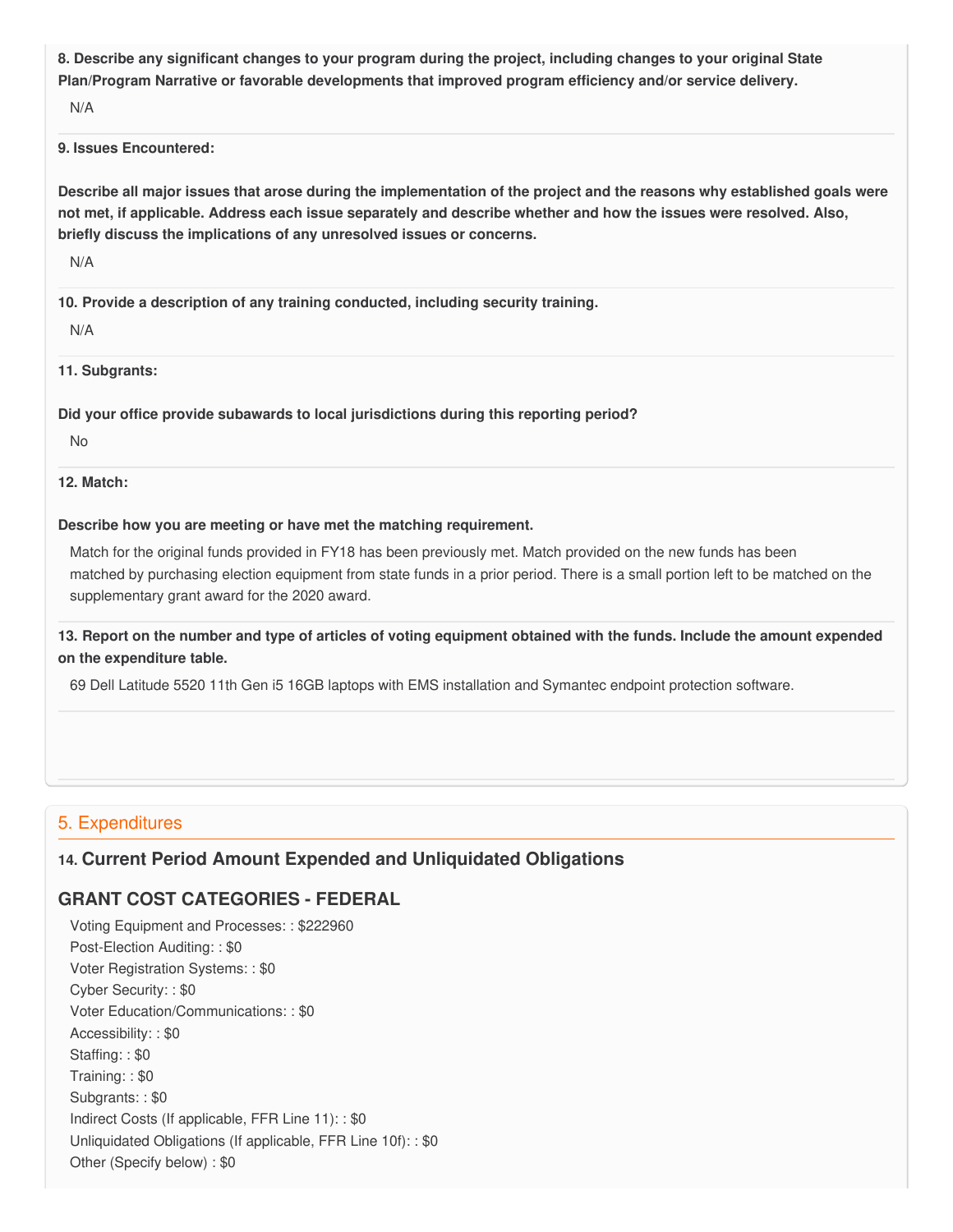## **15. GRANT COST CATEGORIES - MATCH**

 Voting Equipment and Processes: : \$0 Post-Election Auditing: : \$0 Voter Registration Systems: : \$0 Cyber Security: : \$0 Voter Education/Communications: : \$0 Accessibility: : \$0 Staffing: : \$0 Training: : \$0 Subgrants: : \$0 Indirect Costs (If applicable, FFR Line 11): : \$0 Unliquidated Obligations (If applicable, FFR Line 10f): : \$0 Other (Specify below) : \$0 Other (Specify below) : \$0 Other (Specify below) : \$0 Total : \$0 **Comments:**

### 7. Expenditures

#### **16. Confirm Total Grant Expenditure Amounts**

 Federal : \$222,960.00 Match : \$0 Total : \$222960

 **OMB CONTROL NUMBER: 3265-0020**

## 8. Certification

 **Name and Contact of the authorized certifying official of the recipient.**

| <b>First Name</b><br>Jordan |  |  |  |
|-----------------------------|--|--|--|
| <b>Last Name</b>            |  |  |  |
| Muir                        |  |  |  |
| <b>Title</b>                |  |  |  |
| <b>Phone Number</b>         |  |  |  |
|                             |  |  |  |